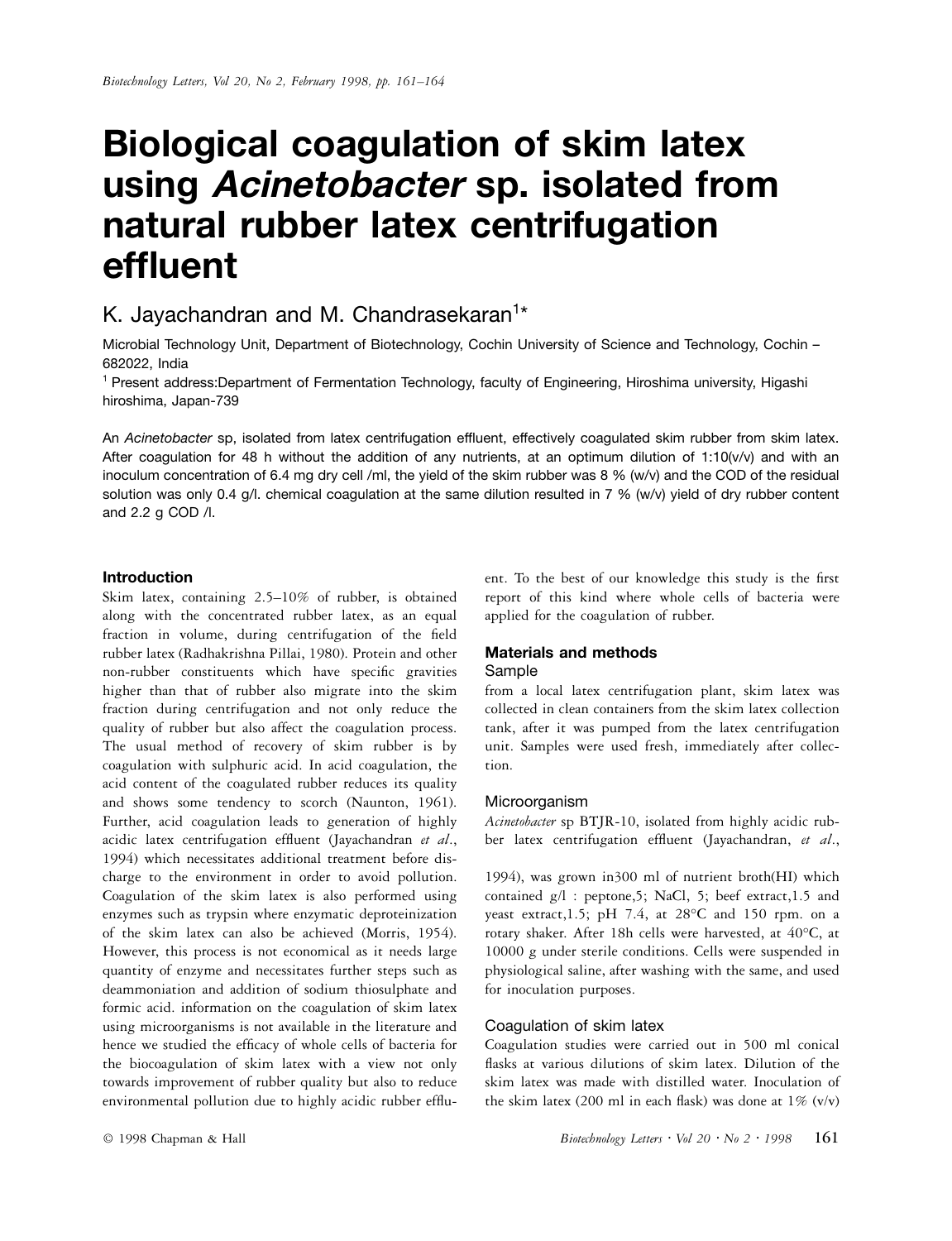level using the cell suspension prepared at various cell concentrations. After inoculation the flasks were incubated at 28°C for 48 h till a maximum quantity of the coagulated skim rubber was formed over the liquid surface. The experiment was simultaneously carried out using sulphuric acid (chemical coagulation) at the selected dilution rates. samples were withdrawn at intervals, and analysed for dry rubber content (DRC), nitrogen content and chemical oxygen demand (COD).

### Analytical methods

Coagulated skim rubber was analyzed for dry rubber content [\(Indian Standards, Specification for natural rubber](#page-3-0) [latex, 1985\)](#page-3-0) and nitrogen content [\(Indian Standards, Speci](#page-2-0)[fication for natural rubber latex, 1968\).](#page-2-0) The residual [effluent was analyzed for chemical oxygen demand \(Amer](#page-2-0)ican Public Health Association, 1989).

#### **Results and discussion**

Fresh skim latex, used in the present study, had 9–10% (w/v)of dry rubber content,  $9-11\%$  (w/v)protein and a slightly alkaline pH (pH 9.1) due to dissolved ammonia. Initially the optimal dilution of skim latex and the inoculum concentration which could support maximal coagulation of dry rubber was determined by carrying out coagulation at various dilutions of skim latex and cell concentrations. Results presented in Table 1 indicated that biocoagulation at dilutions of 1:2, 1:10 and 1:20(v/ v), and with cell suspensions containing 6.4 mg and 8.0 mg dry cell/ml as inoculum, at  $1\%$  (v/v), could lead to coagulation of significant amount of dry rubber content after incubation for 48 h. Results also indicated that the concentration of skim latex in the sample inhibit bacteria at lower dilutions, since the yield of rubber was comparatively less at dilutions 1:1 and  $1:2(v/v)$  compared to  $1:10(v/v)$  dilution.

**Table 1** Estimation of rubber yield (in terms of dry rubber content) at various dilutions of skim latex and at different inoculum concentrations. Rubber yield expressed as % w/v.

| <b>Dilution</b><br>factor of<br>the skim<br>$\lambda$ latex (v/v) mgdc/ml mgdc/ml mgdc/ml mgdc/ml mgdc/ml | Inoculum concentration |            |            |            |            |  |
|-----------------------------------------------------------------------------------------------------------|------------------------|------------|------------|------------|------------|--|
|                                                                                                           | 1.6                    | 3.2        | 4.8        | 6.4        | 8.0        |  |
| 1:1                                                                                                       | 2.7                    | 2.9        | 3.2        | 4.9        | 3.4        |  |
| 1:2                                                                                                       | 3.7                    | 4.0        | 4.2        | 5.6        | 5.4        |  |
| 1:10                                                                                                      | 4.2                    | 4.7        | 5.0        | 8.3        | 8.3        |  |
| 1:20<br>1:100                                                                                             | 1.8<br>0.7             | 2.0<br>0.7 | 3.5<br>0.8 | 5.0<br>0.8 | 5.5<br>1.4 |  |

Inoculation at 1% (v/v); 48 h incubation; mgdc/ml is mg dry cell/ ml.

The experiment was repeated with inoculum concentrations of 6.4 and 8.0 mg dry cell/ml, at  $1\%$  (v/v), for selecting the ideal dilution of skim latex and the optimum inoculum concentration required for enhanced rubber yield. Three dilutions viz.1:2, 1:10 and 1:100 (v/v)were tried. Yield of rubber, nitrogen content of the skim rubber and COD of the residual effluent were analysed after 48 h. Maximal yield of rubber in terms of dry rubber content  $(8.3\% \text{ w/v})$  was obtained at  $1:10(v/v)$  dilution rate irrespective of the inoculum concentration compared to dilutions of 1:2(v/v) (5.6% and 5.4% w/v, respectively, for 6.4 and 8.0 mg dry cell/ml) and 1:100(v/v) (5.0% and 5.6% w/v, respectively, for 6.4 and 8.0 mg dry cell/ml). Relatively, the nitrogen content of the skim rubber was less (1.5% w/ v) at 1:10  $(v/v)$  dilution for the inoculum with 6.4 mg dry cell/ml compared to the inoculum with 8.0 mg dry cell/ml  $(1.6\% \text{ w/v})$ . At 1:2  $(\text{v/v})$  dilution, irrespective of the concentration of the inoculum tried the nitrogen content was same(1.7% w/v). Whereas at 1:100(v/v) dilution, the nitrogen content was 1.6 and 1.8% (w/v), respectively, for the inoculum with 6.4 and 8.0 mg dry cell/ml. COD of the residual effluent was  $0.4$  g/l for the dilution  $1:10(v/v)$ , irrespective of the concentration of the inoculum. While the dilution 1:2 (v/v) resulted in relatively a high level of COD in the effluent (10.0 and 9.5g/l, respectively, for 6.4 and 8.0 mg dry cell/ml), the 1:100 (v/v) dilution gave COD values of 1.7 and 2.0 g/l, respectively, for 6.4 and 8.0 mg dry cell/ml.

Chemical coagulation with sulphuric acid,with the same dilution and incubation time, supported only 6.8  $\%$  (w/v) yield of rubber and the nitrogen content was comparatively higher (1.7% w/v). Moreover, the residual effluent recorded 2.2 g COD /l (Table 2). The low nitrogen content of the biologically coagulated skim rubber compared to that of chemically coagulated skim rubber indicated less protein content and hence a better quality (Indian Standards, [Specification for natural rubber latex, 1968\). Further, the](#page-2-0) pH of the residual effluent was in the range 6.5–6.6 after biological coagulation compared to that with chemical coagulation (highly acidic pH 2.8 ).

|             | <b>Table 2</b> Analysis of the chemical coagulation of the |
|-------------|------------------------------------------------------------|
| skim latex. |                                                            |

| <b>Dilution</b> | COD of the | Nitrogen       | Dry rubber     |
|-----------------|------------|----------------|----------------|
| factor of       | residual   | content of the | content of the |
| the skim        | effluent   | skim rubber    | skim rubber    |
| latex $(v/v)$   | (q/l)      | (% w/v)        | (% w/v)        |
| 1:2             | 46.7       | 1.8            | 1.6            |
| 1:10            | 2.2        | 1.7            | 6.8            |
| 1:100           | 1.3        | 17             | 6.6            |

Incubation for 48 h.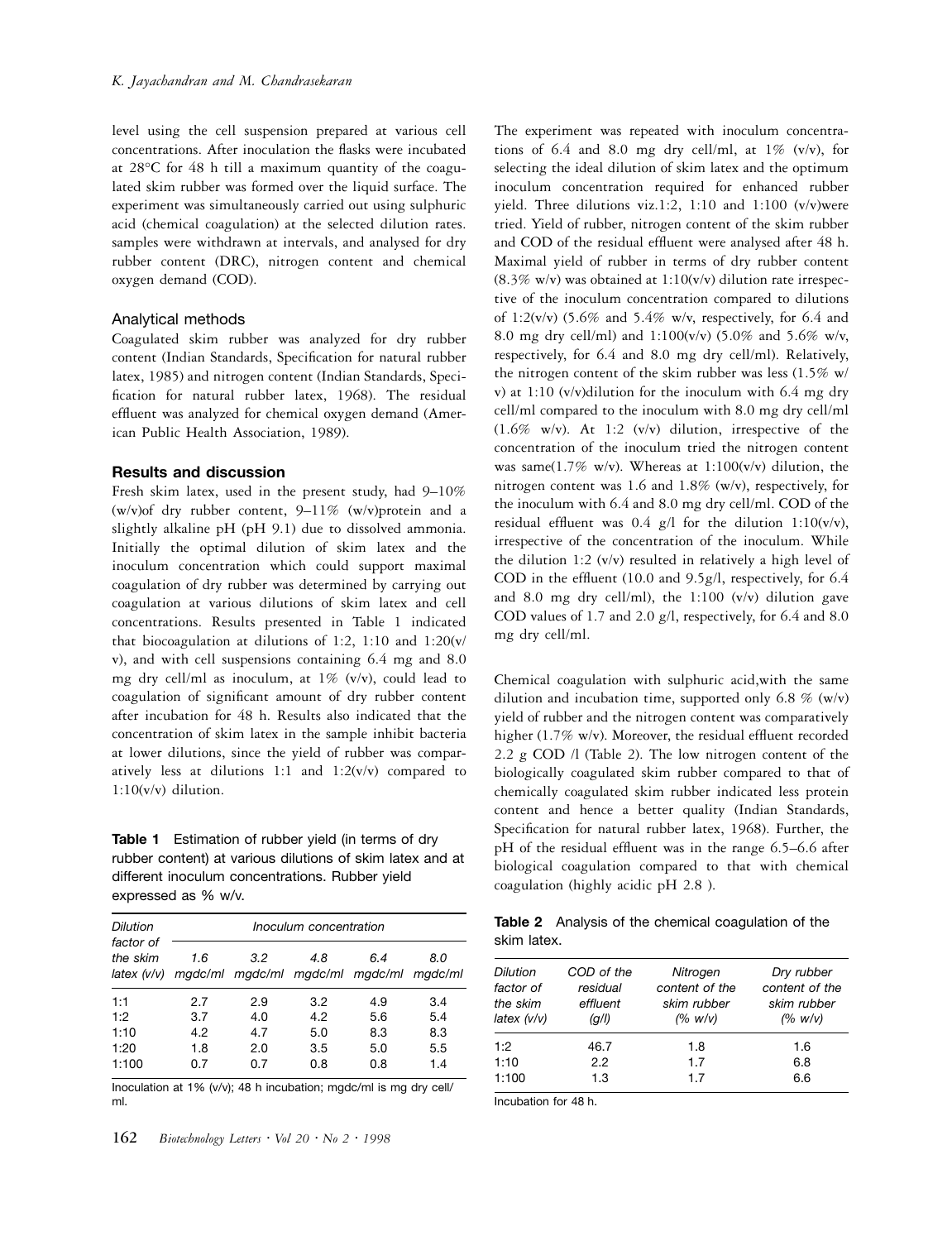| Period of<br>coaqulation (h) | Dry rubber content of the skim<br>rubber $(\% w/v)$ |                         | COD of the residual effluent (q/l) |                         |
|------------------------------|-----------------------------------------------------|-------------------------|------------------------------------|-------------------------|
|                              | Biological*<br>coagulation                          | Chemical<br>coagulation | Biological<br>coagulation          | Chemical<br>coagulation |
| 6                            | 0.0                                                 | 6.7                     | 21.0                               | 2.2                     |
| 12                           | 0.0                                                 | 6.7                     | 19.9                               | 2.2                     |
| 18                           | 0.0                                                 | 6.7                     | 18.9                               | 2.2                     |
| 24                           | 1.2                                                 | 6.7                     | 15.4                               | 2.2                     |
| 30                           | 3.6                                                 | 6.7                     | 10.4                               | 2.2                     |
| 36                           | 6.5                                                 | 6.7                     | 3.0                                | 2.2                     |
| 42                           | 8.1                                                 | 6.7                     | 1.0                                | 2.2                     |
| 48                           | 8.2                                                 | 6.7                     | 0.4                                | 2.2                     |
| 54                           | 8.3                                                 | 6.7                     | 0.4                                | 2.2                     |

<span id="page-2-0"></span>**Table 3** Comparison of the yield of rubber and COD of the residual effluent after biological coagulation with *Acinetobacter* sp. and chemical coagulation with sulphuric acid.

Dilution of the skim latex used, 1:10 (v/v).

\* For biological coagulation cell suspension with 6.4 mg dry cell/ml was used as inoculum, at 1% (v/v).

A comparative time course study on the effect of biological and acid coagulation was also carried out and the results are presented in Table 3. From the results it was inferred that maximal coagulation of rubber in terms of dry rubber content(8.3% w/v) was effected through biocoagulation after 48 h compared to chemical coagulation. with chemical coagulation a maximum dry rubber content of 6.7% w/v was recorded after 6 h of coagulation and further incubation did not enhance the dry rubber content. Similarly, the COD levels in the residual effluent of biocoagulation process showed rapid declines with increase in incubation time and reduction in COD up to o.4g/l was observed after 42 h, unlike with chemical coagulation(2.2g/l).

From the present study it is evident that coagulation of skim latex can be effectively done with whole cells of bacteria, and *Acinetobacter* sp BTJR -10 has the potential for probable application in the rubber manufacturing industry, for recovering maximal rubber from skim latex with improved quality by virtue of reduced protein content in the rubber compared to that obtained with acid coagulation. Moreover, the biocoagulation process assures economic wastewater management in terms of contributing to a low level of COD in the effluent. In fact, chemical coagulation results in a highly acidic effluent which warrants additional neutralization of pH before the effluent is discharged to the environment, whereas, biocoagulation which resulted in very mild acidic conditions (pH 6.5) in the effluent, hardly requires intense treatment before its discharge. It is to be noted that the same strain was reported earlier as a potential strain for the treatment of latex centrifugation effluen[t \(Jayachandran](#page-3-0) *et al*.,1994), and

is now being observed to be efficient for coagulation of skim latax, the process which generates this effluent.

Considering the fact that there exists a need for improvement in the quality of rubber and safe and economic waste water management in the rubber production industries, biocoagulation process could become an effective alternative or additional process for obtaining maximal yield of dry rubber content, compared to acid coagulation, despite the fact that it takes a longer period. Of course, there is ample scope for improvement of the process through a strain improvement program. Further studies on the role of active principles involved in the biocoagulation process, identification of the genes, and overexpression of the same could definitely lead to an economic bioprocess. We conclude that biological coagulation of skim latex using whole cells of bacteria has the potential for not only recovering quality rubber from skim latex but also would facilitate economic management of effluent.

#### **Acknowledgement**

One of the authors Jayachandran is grateful to CSIR , Govt.of India for awarding a fellowship. We gratefully acknowledge the Department of Polymer Science and Rubber Technology, Cochin University of Science and Technology for useful discussions and encouragement.

## **References**

- American Public Health Association (1989). Standard methods for the examination of water and wastewater, Washington DC. USA pp.10–203
- Indian Standards: 3660 (PartII) (1968). Indian Standards, Specification for natural rubber latex, Indian Standards Institution , New Delhi.